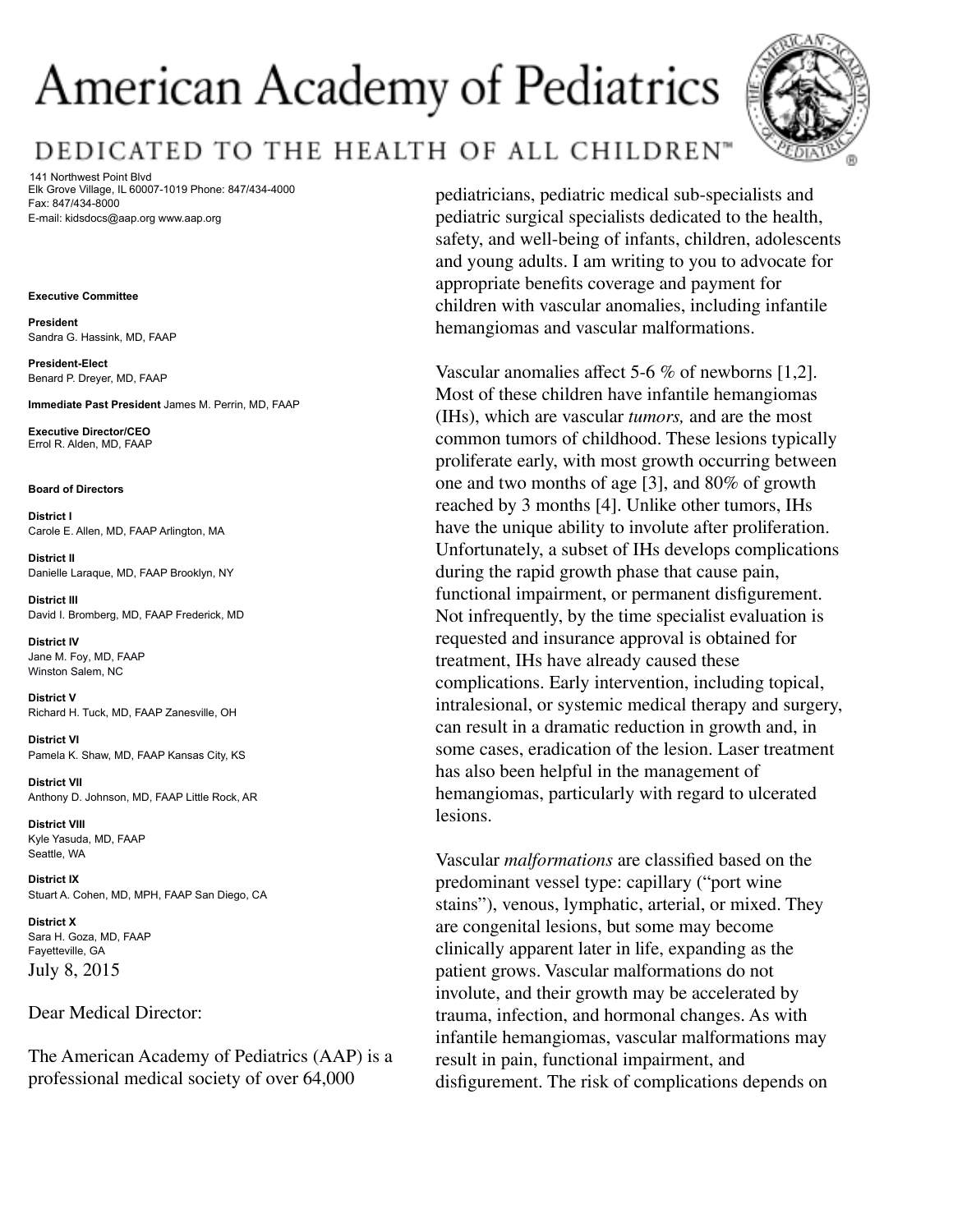the type of malformation and location. For example, venous, lymphatic, and arteriovenous malformations may become bulky, resulting in deformity of the soft malformations often cannot be completely removed, tissue and/or bony structures, and impairment of function such as vision, eating, swallowing, speech, and ambulation. Pain may result from thrombosis or inflammation. Bleeding may be present when lesions patient's life.

involve the skin, gastrointestinal tract and/or other organ systems. Large or widespread vascular and there are no reliable systemic treatment options. Insurers should be aware of the high likelihood of complications and recurrences throughout the

July 8, 2015 Page Two

The vascular malformation that is most poorly understood by insurers is the port wine stain. Intervention for these lesions is often denied on the premise that intervention is for "cosmetic" reasons only, and approval is reserved for those patients with nodules or bleeding. Evidence suggests that, in fact, laser treatment of port wine stains in early childhood may result in better control of these lesions [5], and may reduce the likelihood of nodule formation in the future.

In considering insurance approval for patients with vascular anomalies, it is critical that medical directors distinguish "*cosmetic*" or *aesthetic* interventions from those that are *restorative* or *reconstructive*. While cosmetic procedures are intended to **improve the appearance of normal body features** and are not essential to physical health, reconstructive procedures **restore physical function and minimize disfigurement** from accidents, disease, or birth defects. For example, a facelift for a *normal* 70 year-old patient to look like a 60 year-old person is a cosmetic procedure- the individual is attempting to achieve "supra-normal". In contrast, a procedure to improve the appearance of a patient with a birth defect of the face (e.g., a vascular anomaly) is a reconstructive procedure (*not* cosmetic)- the intervention is attempting to return that patient to *normal* (it is not normal to be born with a vascular anomaly). Interventions for other deforming congenital anomalies that cause psychosocial morbidity (e.g., cleft lip, frontonasal dysplasia, and craniofacial deformities) are universally approved by virtually all insurance companies, and treatment for vascular anomalies should be considered similarly.

Coordinated, collaborative multispecialty care is often optimal for appropriate treatment of vascular anomalies including specialists such as dermatologists, otolaryngologists, plastic surgeons, pediatric surgeons, and interventional radiologists, as well as pediatricians. It is critical that insurers facilitate the multidisciplinary care required by these patients. Timely evaluation and treatment lead to minimizing or eliminating long-term sequelae.

Early treatment of vascular anomalies should be considered medically necessary for benefit plan coverage and payment due to the high risk of serious medical and psychological issues. Therefore, we call upon public and private payers, including health plans, to provide comprehensive benefits coverage and appropriate payment for evaluation and treatment of vascular anomalies. In the long run, it will be more cost effective for carriers to cover early intervention and treatment of these disorders. Children who are not treated properly at the earliest possible stage may not only require more reconstructive procedures down the road, but often require psychological counseling to address living with these debilitating and disfiguring lesions.

I look forward to your response regarding your health plan's benefits coverage for vascular anomalies. The AAP is actively engaged in identifying and developing resources for the early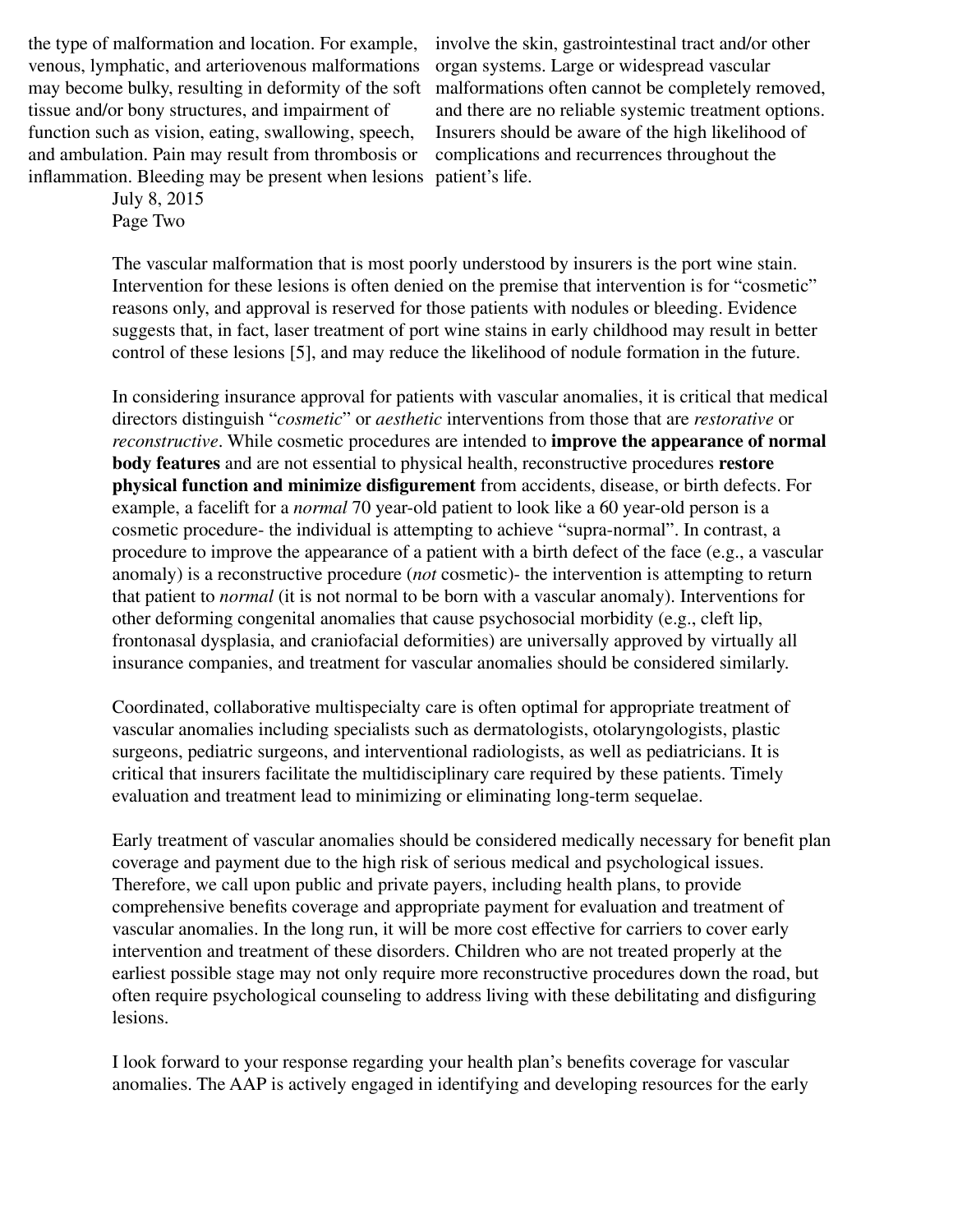treatment of infants with vascular anomalies, and is poised to work with health plans and payers for appropriate benefits coverage for these lesions that achieve the goals of improving quality of July 8, 2015

Page Three

care and managing costs in a model of care that ensures children and families have access to appropriate care.

Should you require additional information regarding vascular anomalies, please contact Lynn Colegrove, AAP staff manager to the AAP Section on Dermatology at lcolegrove@aap.org.

Sincerely,

Sandra Attensound, MD, FAAP

Sandra G. Hassink, MD, FAAP President

July paneme

Anthony J. Mancini, MD, FAAP



Mank Lebrole, MD

Mark Lebwohl, MD, FAAD President, American Academy of Dermatology



George J. Hruza, MD, MBA President, American Society for Dermatologic Surgery Association